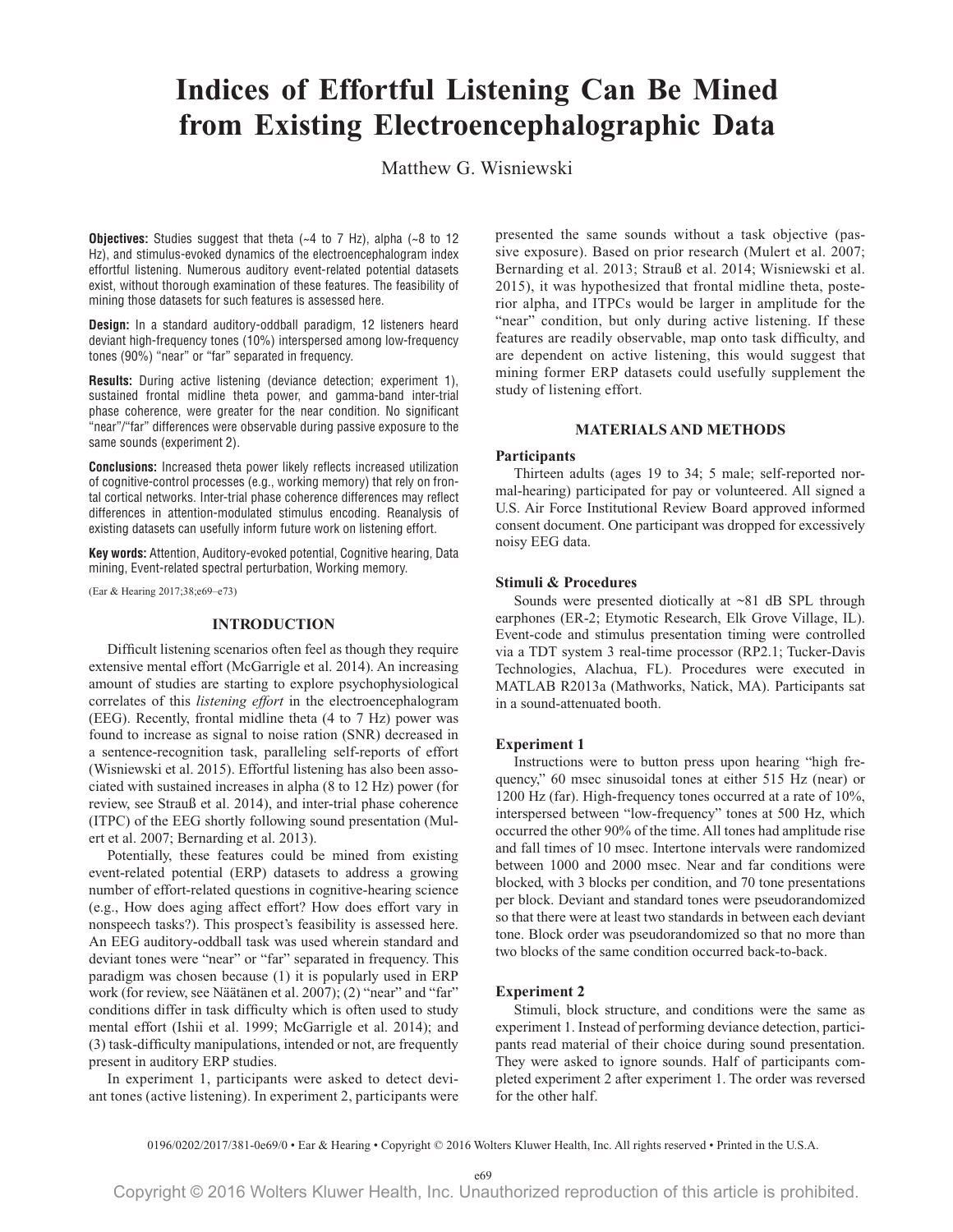## **EEG Acquisition & Analysis**

Data were collected at a 2048 Hz sample rate, 24 bit A/D resolution, and referenced to the Common Mode Sense/Driven Right Leg (CMS/DRL) reference of the BioSemi Active II system (BioSemi, Amsterdam, The Netherlands). Thirty-two scalp electrodes were positioned at 10-20 system locations. Four additional electrodes were placed adjacent and underneath the eyes to monitor ocular artifacts.

Analyses were performed with EEGLAB (Delorme & Makeig 2004) and custom MATLAB functions/scripts. Data were downsampled to 256 Hz, band-pass filtered (0.5 to 100 Hz), and re-referenced using an average reference. Continuous data and channels contaminated by excessive high-frequency activity were rejected. Remaining data were submitted to independent components analysis. Independent components identified as artifacts (e.g., eye movements) by time courses, spectra, and scalp projections were removed. Missing channels were then interpolated (spherical interpolation). Epochs were extracted from  $-3$  to 3 sec surrounding each tone onset in which the timelocked tone, previous tone, and following tone were not deviants. The elimination of epochs containing deviants served to minimize effects of deviant-related ERP responses (e.g., P300), and potential effects specific to deviant tone-frequencies, which differed between conditions. Single-epoch time-frequency representations were then computed for 95 logarithmically spaced frequencies between 3 and 50 Hz, centered at 800 time points using the newtimef() function in EEGLAB (5 cycle complex Morlet wavelets).

## **Theta and Alpha Power Dynamics**

Single-epoch time-frequency representations were linearly time warped to produce equal numbers of data points between the time-locked tone onset and the next tone onset for each epoch such that the next tone for each epoch was aligned to 1500 msec (Delorme & Makeig 2004). Median event-related spectral power matrices were then obtained by taking the median power (across epochs) at each time-frequency point. Separate theta (4 to 7 Hz) and alpha (8 to 12 Hz) power traces were extracted by taking the mean across frequencies (within band) at each time point. These traces were then divided by the mean within-band power across all time points within the "near" and "far" traces (i.e., a common divisive baseline), and converted to decibels.

#### **ITPCs**

ITPC indices of listening effort have been examined in the theta (Bernarding et al. 2013) and gamma-bands (Mulert et al. 2007). Both are analyzed here. Taking the single-epoch  $(r)$ phase angles  $(k)$  at each time-frequency point (tf), and the total number of epochs  $(n)$ , the formula:

$$
\text{ITPC}_{\text{tf}} = \left| 1 / n \sum_{r=1}^{n} e^{ik_{\text{tf}}}
$$

produces an ITPC value between 0 and 1 for each timefrequency point. Since differences in epoch numbers can bias ITPCs (Cohen 2014), and because some individuals by chance showed a greater than 30 epoch count difference between conditions, a normalized ITPC<sub>z</sub> (Rayleigh's Z) was calculated using the formula:

$$
ITPC = n \times ITPC^2
$$

 $ITPC<sub>z</sub>$  traces were then created by averaging  $ITPC<sub>z</sub>$  across the 4 to 7 Hz (theta) and 30 to 50 Hz (gamma) bands for each time point.

#### **Statistics**

Analyses were conducted on data averaged across electrodes where effects were expected to manifest a priori. Theta power dynamics were analyzed at electrode groups AF3, AF4, F3, F4, and Fz, alpha power dynamics at P7, P8, P3, P4, and Pz, and ITPCs at Fz, FC1, FC2, and Cz.

A nonparametric permutation method was used to compare theta, alpha, and ITPC traces obtained in the "near" and "far" conditions. First a null-hypothesis distribution of t values was generated by randomly assigning condition labels for each individual's traces for  $1000$  iterations. A  $t$  statistic was calculated for each iteration, creating a distribution of  $t$  values expected under the null hypothesis at each time point. The  $p$ values for real data were considered to be the proportion of null-hypothesis distribution iterations having more extreme  $t$ values than the real data (Cohen 2014). At this step, significant time points were identified for each electrode group at an alpha level of 0.05.

To control for multiple comparisons, an additional step was taken to identify clusters of contiguously significant time points that were larger than expected by chance. For another 1000 iterations (shuffling condition labels), the largest cluster of contiguously significant time points was identified. A second nullhypothesis distribution was then obtained by taking the sum of the squared  $t$  values within the identified largest clusters. Any cluster in the real data in which the sum of squared  $t$  values was larger than 95% of the null-hypothesis distribution was considered significant (for review, see Cohen 2014).

# **RESULTS**

#### **Experiment 1 Behavior**

Button presses given within 2 sec following a deviant tone's onset were considered "hits," while presses given within 2 sec after a standard sound (excluding those already marked as hits) were considered "false alarms." The A' signal detection measure was then calculated. Participants showed an A' of 0.83 (SD  $= 0.18$ ) in the "near" condition and an A' of 0.99 (SD = 0.03) in the "far" condition. A Wilcoxon Signed Ranks test found this difference to be significant,  $Z = 2.80$ , interquartile range = 0.20,  $p = 0.005$ .

#### **Theta and Alpha Dynamics**

Theta traces from experiment 1 are shown in Figure 1A for the "near" (solid blue lines) and "far" (dashed red lines) conditions. There were transient increases in theta power shortly following sound onsets in both conditions, as is typical (e.g., Onton et al. 2005; Wisniewski et al. 2015). More importantly, there was a sustained significant difference in theta from  $~100$ to  $\sim$ 1400 msec post tone onset (highlighted in yellow). The scalp map of this difference shows that the effect was strongest at the expected frontal midline electrodes (cf. Onton et al. 2005;

Copyright © 2016 Wolters Kluwer Health, Inc. Unauthorized reproduction of this article is prohibited.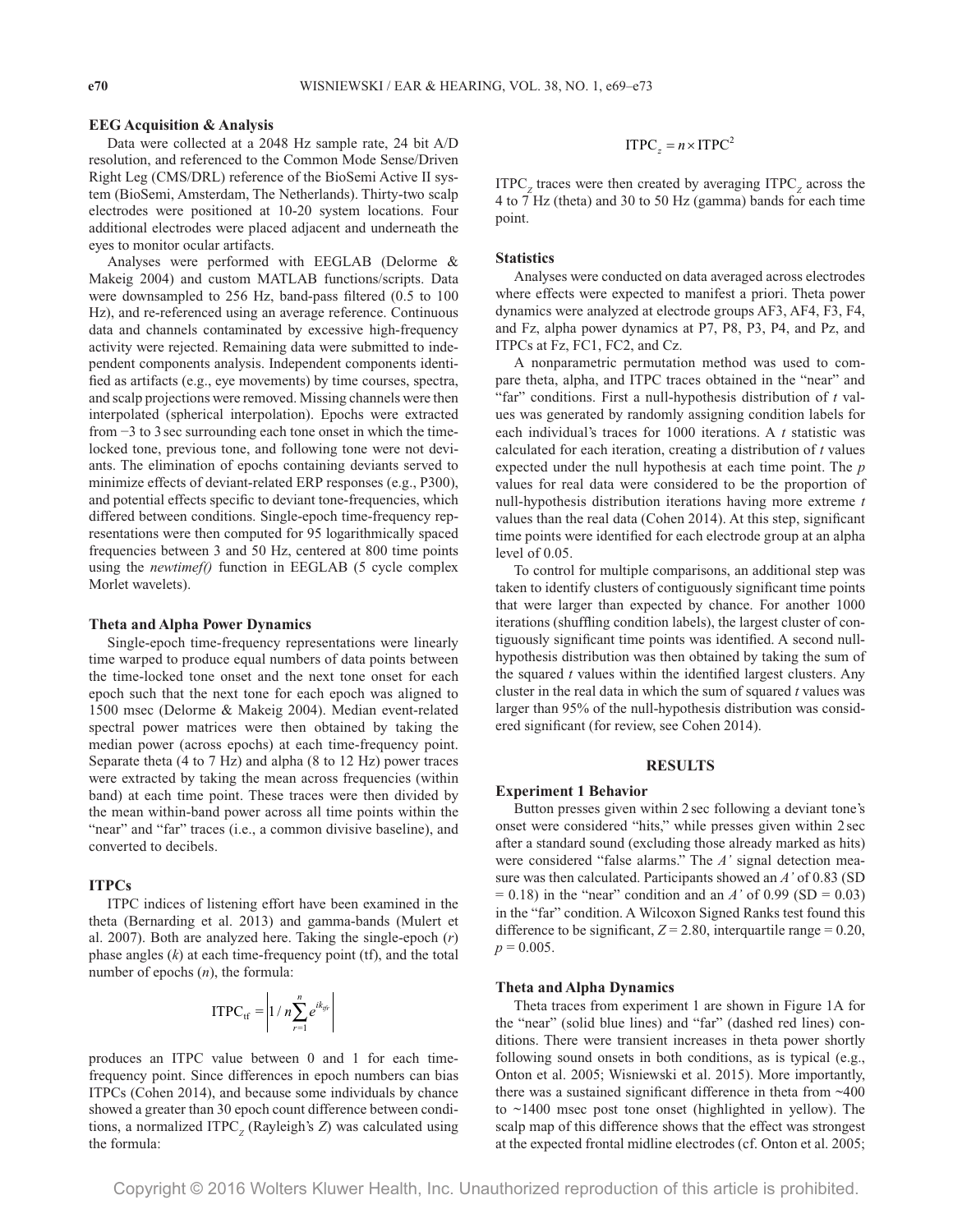

Fig. 1. Theta (A, C) and alpha (B, D) power dynamics in experiment 1 (A, B) and experiment 2 (C, D). Blue solid lines depict power traces in the "near" conditions. Red dashed lines depict power traces in the "far" conditions. Shading above and below lines represent within-subject standard errors (Cousineau 2005). Regions of significant difference between conditions are highlighted in yellow on the abscissa (cluster corrected,  $p < 0.05$ ). For experiment 1, scalp maps of the condition differences over marked time windows are shown ("near" minus "far").

Wisniewski et al. 2015).\* In contrast, there did not seem to be any differences in frontal midline theta during passive exposure (experiment 2; Fig. 1C).

There was a similar trend for greater alpha power in the "near" condition relative to the "far" condition during the same time window in experiment 1 (Fig. 1B). This trend did not reach significance. No such trend was observable in experiment 2 (Fig. 1D).

## **ITPCs**

Figure 2A, B shows theta- and gamma-band ITPCs for experiment 1. Although there is a trend for greater ITPC of the theta band when listening for "near" deviants (Fig. 2A), this did not reach significance following cluster correction for multiple comparisons.<sup>†</sup> A similar trend was observable for gamma. This trend did reach significance between  $\sim$ 35 and  $\sim$ 140 msec post tone onset. Scalp maps of "near"/"far" ITPC differences for both theta and gamma show the largest effects around frontocentral electrodes, with a slight tendency for gamma to show a stronger effect at right-side electrodes.

Theta and gamma ITPCs in "near" and "far" conditions were basically indistinguishable in experiment 2 (Fig. 2C, D). No significant differences were detected. Also notable, is that ITPCs were generally lower in passive exposure (experiment 2) compared with active listening (experiment 1).

# **DISCUSSION**

This study investigated whether or not recently reported indices of effortful listening are observable in a commonly used auditory-oddball paradigm. In experiment 1, listening for relatively small frequency differences ("near" versus "far"

<sup>\*</sup>The possibility that the "near"/"far" difference in theta was attributable to a suppression of theta in the "far" condition rather than enhancement of theta in the "near" condition was also assessed. For the 10 participants who had data with large enough clean interblock intervals, powers within these inactive periods were used as an alternative normalization for theta traces (i.e., substituting for mean power across all epoch time points). Both the "near" and "far" conditions showed positive relative powers consistent throughout epochs, suggesting that effects are related to differences in theta enhancement, rather than suppression.

<sup>†</sup>A less stringent analysis wherein the mean theta ITPC, was averaged from between 100 and 300 msec post stimulus onset for the same electrode group only reached marginal significance,  $t(11) = 1.94$ ,  $p = 0.078$ .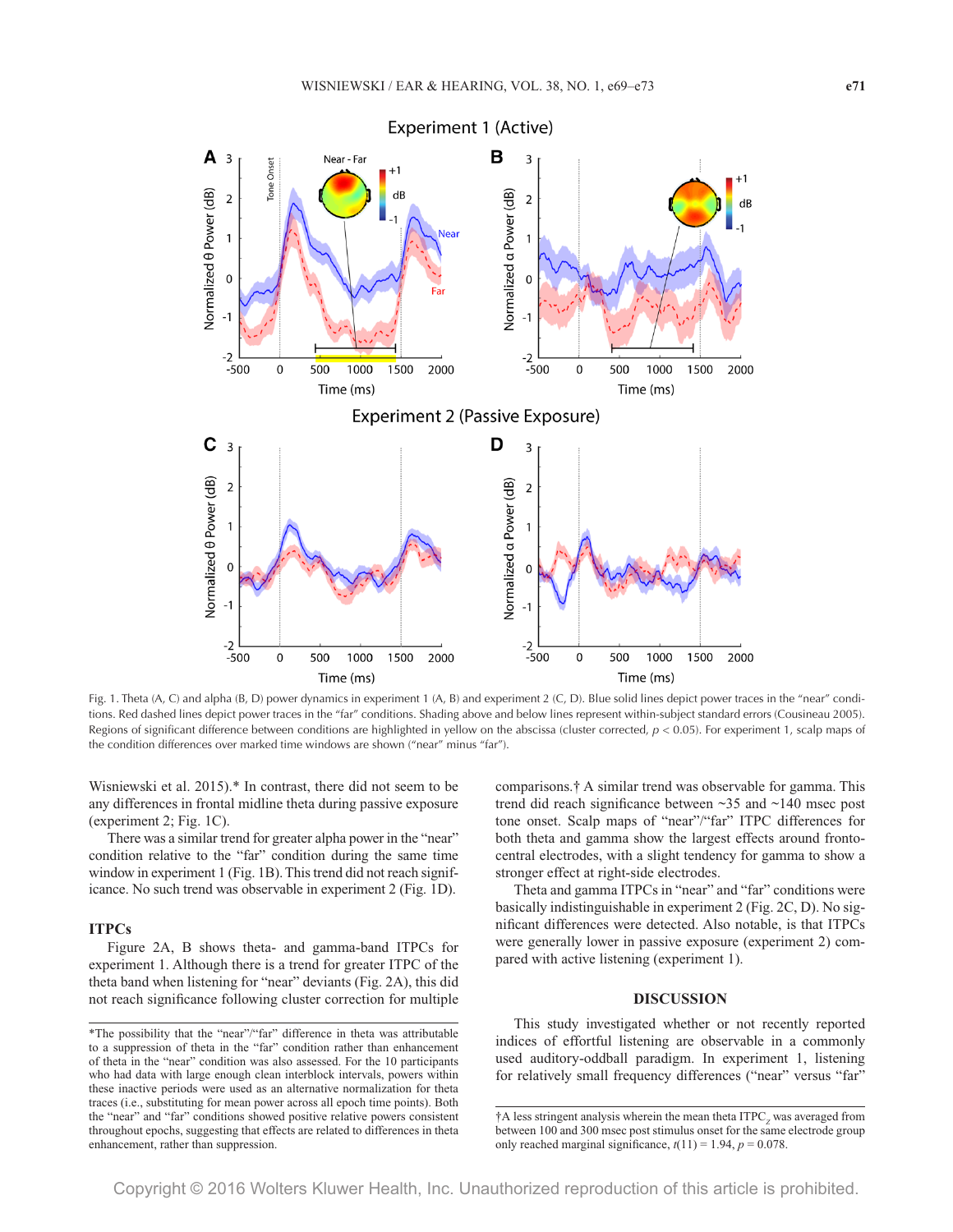

Fig. 2. Theta (A, C) and gamma (B, D) ITPCs in experiment 1 (A, B) and experiment 2 (C, D). Blue solid lines depict ITPC traces in the "near" conditions. Red dashed lines depict ITPC traces in the "far" conditions. Shading above and below lines represent within-subject standard errors (Cousineau 2005). Regions of significant difference between conditions are highlighted in yellow on the abscissa (cluster corrected,  $p < 0.05$ ). For experiment 1, scalp maps of the condition differences over marked time windows are shown ("near" minus "far").

standard/deviant frequency separation) was associated with greater frontal midline theta power (cf. Wisniewski et al. 2015). It was also found that gamma-band ITPC following standard 500 Hz tones was significantly enhanced in the "near" condition compared with the "far" condition (cf. Mulert et al. 2007). Experiment 1 "near"/"far" differences in alpha power at parietal electrode sites (Strauß et al. 2014), and ITPCs of the theta band (Bernarding et al. 2013), showed trends consistent with the literature, but failed to reach significance. During passive exposure to the same sounds (experiment 2), there were no significant or apparent "near"/"far" differences. This suggests that the effects observed in experiment 1 are dependent upon a listener's engagement.

The lack of significance for alpha power and theta-band ITPC measures may reflect low power, or perhaps the use of a task (nonspeech frequency discrimination) that fails to produce effects comparable with previously employed speech perception paradigms. However that differences were observable in frontal midline theta and ITPC of gamma, suggests that listening-effort features are minable from previously collected ERP datasets. There exist auditory ERP investigations on various populations (e.g., hearing impaired and older age groups), various types of masking (e.g., informational and energetic), treatment regimens (e.g., auditory training), and stimulus parameters (e.g., varying SNRs). Most have ignored the time-frequency features researchers have associated with effort (Mulert et al. 2007; Bernarding et al. 2013; Strauß et al. 2014; Wisniewski et al. 2015). Dataset re-examination may be useful for assessing a growing number of questions raised in regards to listening effort. For instance, ERP data that exists on individuals that vary in age could be used to initially investigate relationships between cognitive decline and effort, before a more extensive, expensive, and time-consuming investigation is initiated. A mining approach is post hoc and will therefore require cautious interpretation. Furthermore, it will be necessary to examine the data in a manner that addresses possible impacts of nonlistening-related factors that may differ between conditions (e.g., varying SNRs; Bennett et al. 2012). Nevertheless, careful mining can play a useful role by supplementing, motivating, and deriving testable hypotheses for planned studies.

The functional roles that frontal midline theta, posterior alpha, and ITPC reflect during listening are debated. Nonauditory EEG studies have repeatedly associated frontal midline theta with cognitive-control processes (Ishii et al. 1999; Onton et al.